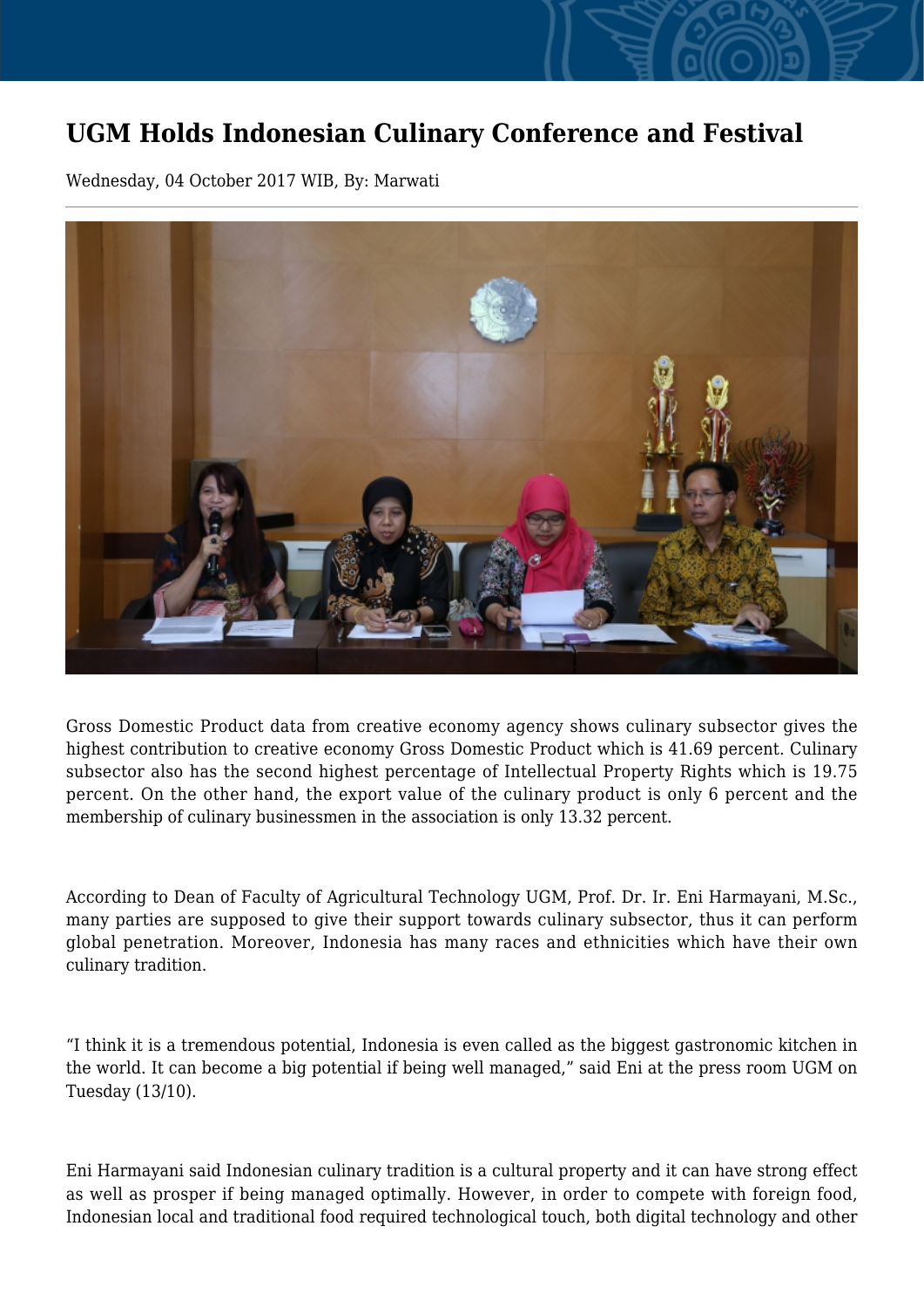

things including processing technology, packaging technology, etc.

"Technology is required to guarantee sanitation, hygiene, and food safety standard," she added.

*Indonesian Culinary Conference and Festival* is a collaboration between Creative Economy Agency and Universitas Gadjah Mada. This event was held from October 3 - 4, 2017 at Koesnadi Hardjasoemantri Cultural Center.

This event consisted of two seminars entitled *Soto as Indonesian Flavor Representation and Indonesian Delicious Coffee Traces* as well as *Indonesian Culinary Festival* that presented 34 sets of the top culinary menus from 34 provinces in Indonesia.

In addition, there were also cooking classes entitled Success in Brewing Delicious Coffee and Cooking Soto as well as a master class entitled making various food packages from leaves. Moreover, there was an exhibition of ancient and contemporary food and declaration of Indonesian Culinary Communication Forum (Forkom Kulindo) as an association that will accommodate culinary enterprises in Indonesia.

Prof. Dr. Ir. Umar Santoso, M.Sc. said there are five components that will strengthen the existence of Indonesian Culinary Communication Forum, they are government, businessmen, association or community, academicians, and the media.

According to Umar, all this while, these five components are walking in their own path. Therefore, it needs an effort to synergize all of them for developing culinary subsector, thus it can give more contribution to the increase of Indonesian economy.

"Creative Economy Agency is in charge of developing creative economy and there are 16 subsectors in it, one of them is culinary. Therefore, Indonesian Culinary Communication Forum is expected to contribute to increasing Indonesian economics," said Umar, the Head of Food and Nutrients Study Center UGM.

Dr. Novi Siti Kussuji I, M.Hum., event's steering committee, further said Indonesian Culinary Conference and Festival was purposely held to increase the knowledge and information regarding the current development of Indonesian culinary. In addition, it also aimed to encourage the young generation to develop the culinary potential in Indonesia.